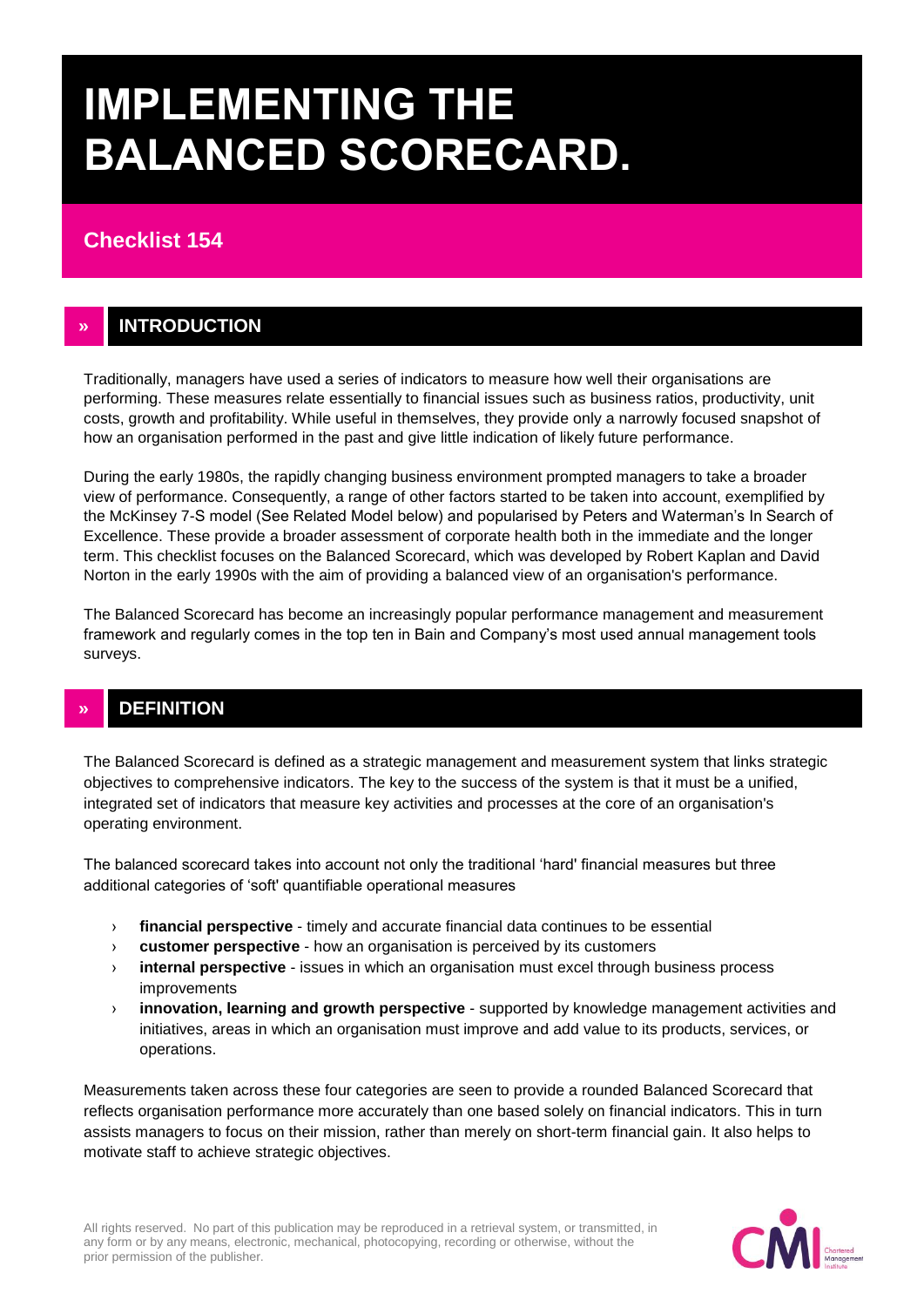Kaplan and Norton identified a number of stages for implementing the Scorecard. These include a mix of planning, interviews, workshops and reviews. The type, size and structure of an organisation will determine the detail of the implementation process and the number of stages adopted.

The main steps include:

#### **1. Be clear about organisational strategy and objectives**

As the Scorecard is inextricably linked to strategy, the first requirement is to clearly define the strategy and ensure that senior managers, in particular, are familiar with the key issues. Before any other action can be planned, it is essential to have an understanding of:

- › the strategy
- › the key objectives or goals required to realise the strategy
- › the three or four critical success factors (CSFs) that are fundamental to the achievement of each major objective or goal.

Starting with strategy and objectives is vital and will help organisations to avoid doing the wrong things really well. See Related Checklists below for more on developing corporate mission and strategy.

#### **2. Develop a strategy map**

Strategy mapping is a tool developed by Kaplan and Norton for translating strategy into operational terms. A strategy map provides a graphical representation of cause and effect between strategic objectives and shows how the organisation creates value for its customers and stakeholders. Generally speaking, improving performance in the objectives under learning and growth enables the organisation to improve performance in its internal processes, which in turn enables the organisation to create desirable results in the customer and financial perspectives.

#### **3. Decide what to measure**

Once the organisation's major strategic objectives have been determined, a set of measures can be developed. It is vital to ensure that the measures chosen reflect the strategic objectives and help to align action with strategy. As a guide, there should be a total limit of 15 to 20 key measures linked to those specific goals (significantly fewer measures may not achieve a balanced view, and significantly more may become unwieldy and deal with non-critical issues).

Based on the four main perspectives suggested by Kaplan and Norton, a list of goals and measures may include some of the following:

#### **Financial (shareholder) perspective**

- › **Goals** increased profitability, growth, increased return on their investment
- › **Measures** cash flows, cost reduction, economic value added, gross margins, profitability, return on capital/equity/investments/sales, revenue growth, working capital, turnover.

#### **Customer perspective**

- › **Goals** new customer acquisition, retention, extension, satisfaction
- › **Measures** market share, customer service, customer satisfaction, number of new/retained/lost customers, customer profitability, number of complaints, delivery times, quality performance, response time.

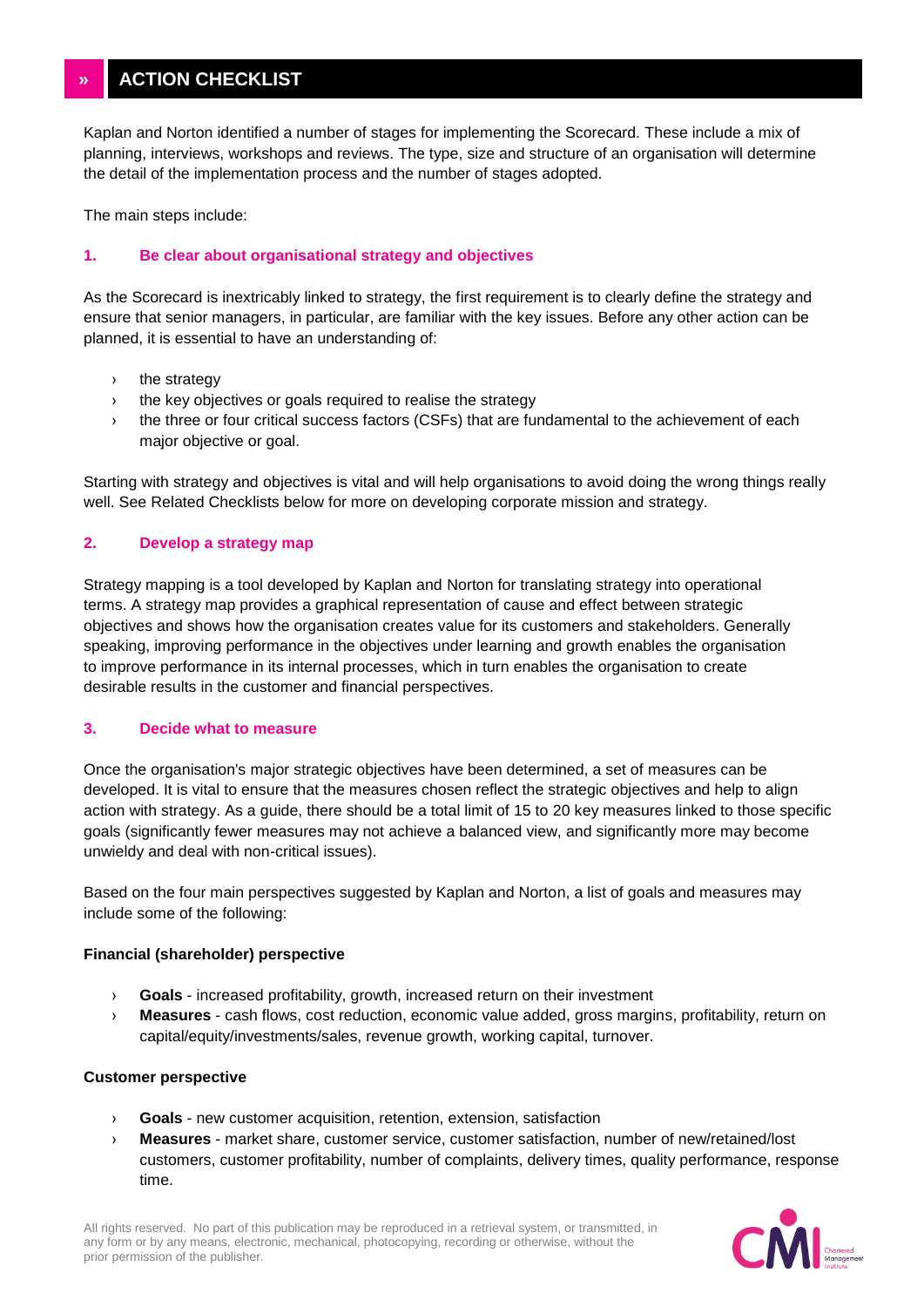#### **Internal perspective**

- › **Goals** improved core competencies, improved critical technologies, reduction in paperwork, better employee morale
- › **Measures** efficiency improvements, development/lead/cycle times, reduced unit costs, reduced waste, amount of recycled waste, improved sourcing/supplier delivery, employee morale and satisfaction, internal audit standards, number of employee suggestions, sales per employee, staff turnover.

#### **Innovation and learning perspective**

- › **Goals** new product development, continuous improvement, employee development
- › **Measures** number of new products and percentage of sales from these, number of employees receiving training, training hours per employee, number of strategic skills acquired, alignment of personal goals with the Scorecard.

#### **4. Amend the Scorecard if appropriate**

Each organisation must determine its own strategic goals and the activities to be measured. Some organisations have found that Kaplan and Norton's template fails to meet their particular needs and have either modified it or devised their own Scorecard. Public sector organisations, for example, may have different aims and objectives and may have to tailor the Scorecard to reflect this.

One way to do this to reflect the fact that people are a major cost item and also a major driver of value, is as follows:

- › Financial as above
- › Customer as above
- › Internal concentrating on systems and processes
- › People focusing on leadership, learning and development, performance management, employee engagement etc.

#### **5. Finalise the implementation plan**

Further discussions, interviews and workshops may be required to fine-tune the detail, and agree the strategy, goals and activities to be measured, ensuring that the measures selected focus on the critical success factors. At this stage, it is critical to be clear about 'what good looks like'.

It may be worth identifying the Key Business Processes, and drawing up a matrix of Key Business Process and Critical Success Factors. Key Business Processes that have an impact on many Critical Success Factors should attract more attention and improvement efforts than those which influence no or few Critical Success Factors.

Before implementation, targets, rates and other criteria must be set for each of the measures, and processes for how, when and why the measures are to be recorded should be put in place.

#### **6. Implement the system**

An implementation plan should be produced and the whole project communicated to employees. Everyone should be informed at the beginning of the project and kept up to date on progress. It is vital to communicate clearly with employees. Explain the purpose and potential benefits of the system to them and make sure that everyone is aware that they have a role to play in achieving corporate goals. There should be a 'golden thread' linking personal objectives to organisational goals. Ideally this will be achieved through an organisational performance management system.

All rights reserved. No part of this publication may be reproduced in a retrieval system, or transmitted, in any form or by any means, electronic, mechanical, photocopying, recording or otherwise, without the prior permission of the publisher.

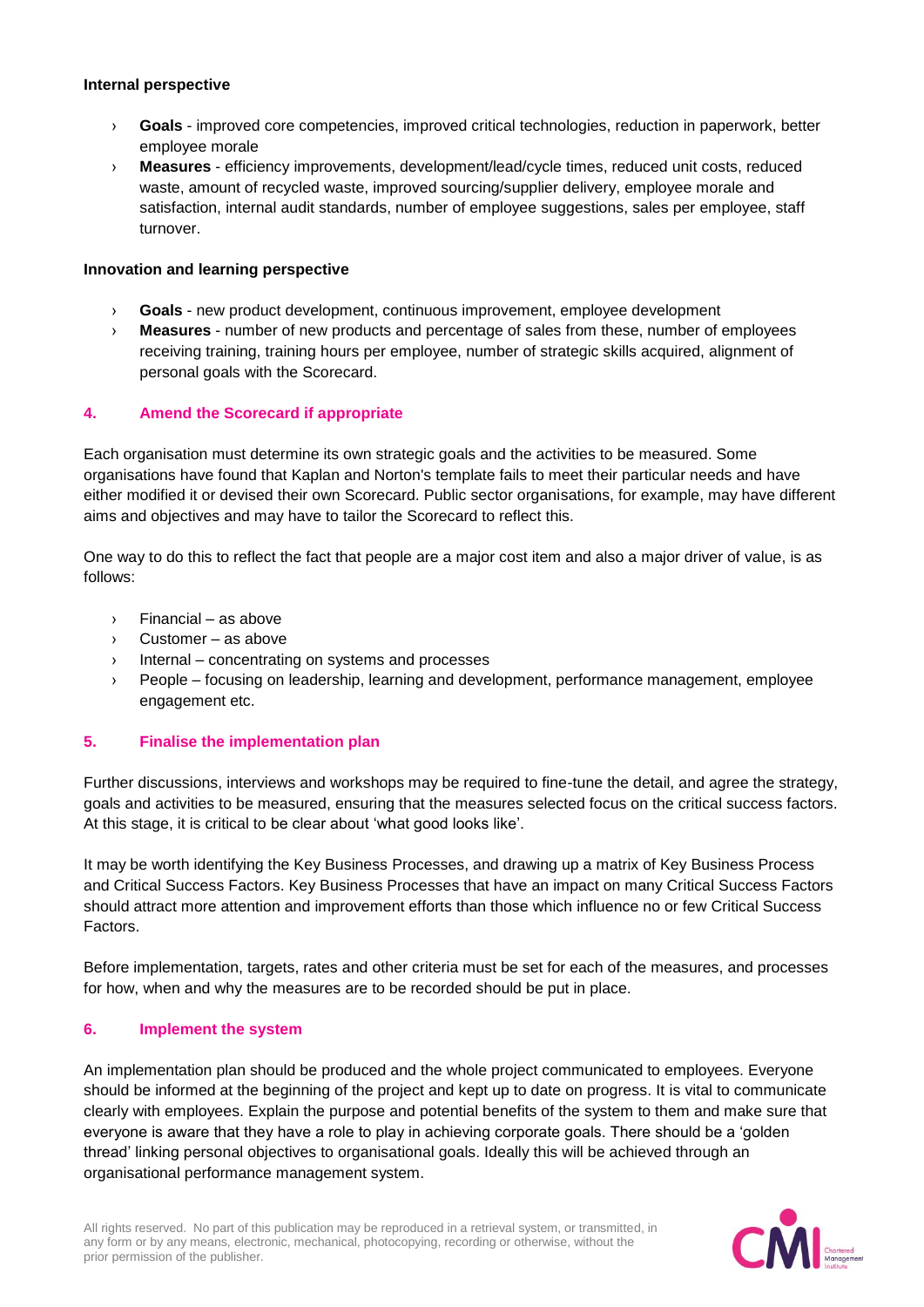The system for recording and monitoring the metrics should be in place and tested well before the start date, and, as far as possible, training in its use should be given to all users. The system should automatically record all the data required, though some of the measurements may need to be input manually.

#### **7. Publicise the results**

The results of all measurements should be collated on a regular basis - daily, weekly, monthly, quarterly or as appropriate. This will potentially comprise a substantial amount of complex data and it will be necessary to decide who will have access to the full data: senior management only, divisional or departmental heads, or all employees. Alternatively partial information may be provided on a need-to-know basis. Decide how the results will be publicised, through meetings, newsletters, the organisation's intranet or any other appropriate communication channels.

#### **8. Utilise the results**

Any form of business appraisal is not an end in itself. It is a guide to organisation performance and may point to areas (management, operational, procedural) that require strengthening. Taking action based upon the obtained information is as important as the data itself. Indeed, management follow-up action should be seen as an essential part of the process of appraisal.

#### **9. Review and revise the system**

After the first cycle has been completed, a review should be undertaken to assess the success, or otherwise, of both the information gathered and the action taken, in order to determine whether any part of the process requires modification.

Refrain from using the same Scorecard measures year upon year. Review the existing metrics and, where appropriate, remove flawed metrics and replace them with more reliable ones. Be prepared to introduce additional measures to reflect current circumstances, for example metrics measuring an organisation's ethical performance.

## **» POTENTIAL PITFALLS**

Managers should avoid:

- › setting measures that don't relate to critical success factors
- › over-measuring the organisation
- › allowing the measurement process to interfere with employees' ability to get on with the job
- › adopting an off-the-shelf system not suited to the organisation.

# **» ADDITIONAL RESOURCES**

## **BOOKS**

**Performance measurement with the balanced scorecard: a practical approach to implementation within small SMEs**, Stefano Biazzo and Patrizio Garengo London: Springer, 2012

**Balanced scorecard Instant Manager**, Mike Bourne and Pippa Bourne London: Hodder Education, 2007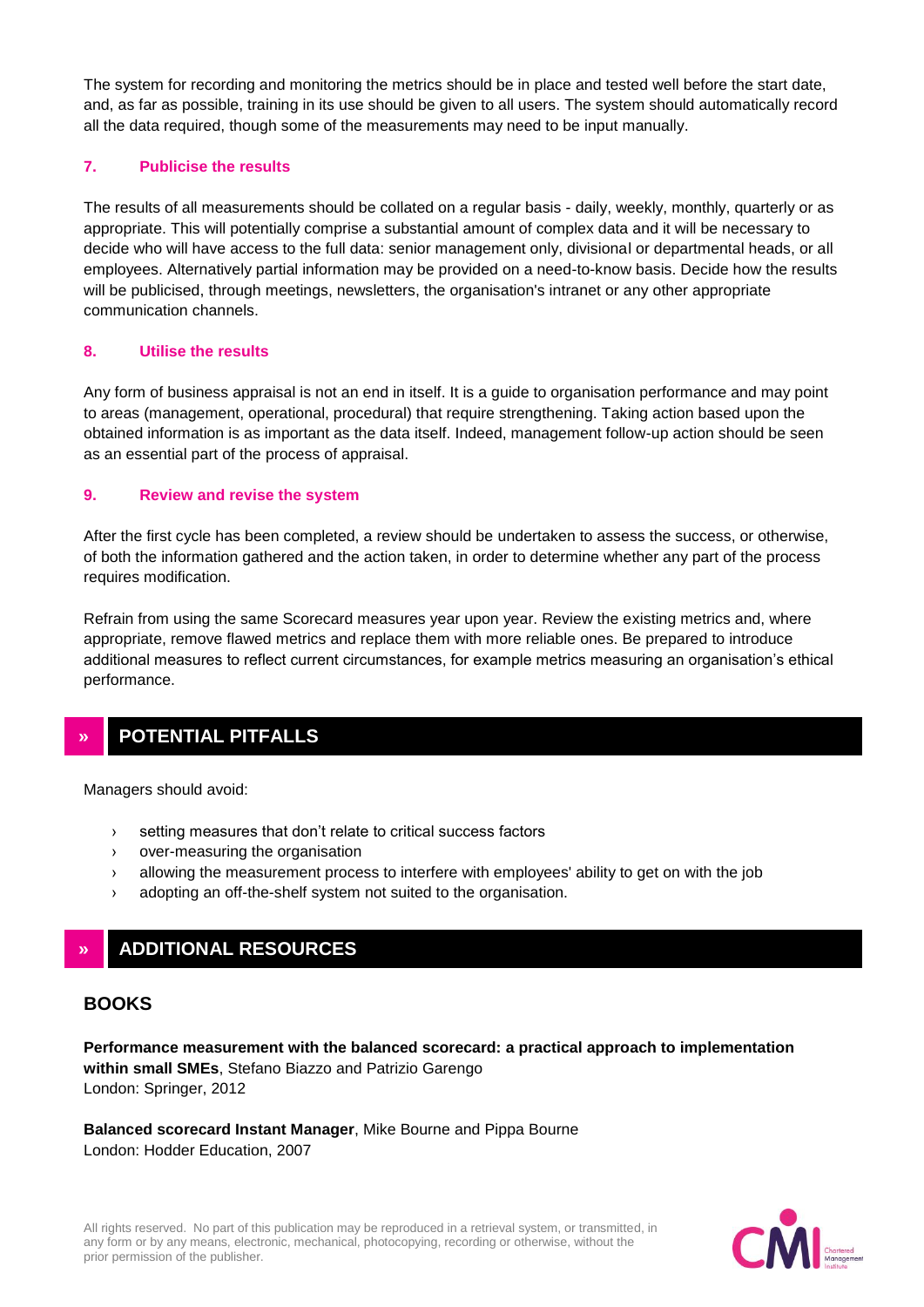**Beyond the balanced scorecard: improving business intelligence with analytics**, Mark Graham Brown New York NY: Productivity Press, 2007

**Alignment using the balanced scorecard to create corporate synergies,** Robert S Kaplan and David P Norton Boston Mass: Harvard Business Review, 2006

**Balanced scorecard step by step: maximising performance and maintaining results**, 2nd ed, Paul R Niven Hoboken NJ: John Wiley, 2006

This is a selection of books available for loan to members from CMI's library. More information at: [www.managers.org.uk/library](http://www.managers.org.uk/library)

## **JOURNAL ARTICLES**

**Mastering the management system**, Robert S Kaplan and David P Norton Harvard Business Review vol 86 no 1, 2008, pp 63-77

**Strategy maps a step by step guide to measuring managing and communicating the plan**, Cam Scholey Journal of Business Strategy, vol 26 no 3, 2005, pp 12-19

**The balanced scorecard measures that drive performance**, Robert S Kaplan and David P Norton Harvard Business Review vol 87 no3, 2005, pp 172-180

**Putting the balanced scorecard to work**, Robert S Kaplan and David P Norton Harvard Business Review, vol 71 no 5, 1993, pp 134-147

This is a selection of journal articles which can be accessed through CMI's library at [www.managers.org.uk/library.](http://www.managers.org.uk/library)

## **RELATED CHECKLISTS AND THINKERS**

**064** Strategic planning **067** Producing a corporate mission Robert Kaplan and David Norton: the Balanced Scorecard

## **RELATED MODELS**

McKinsey's 7S framework

### **INTERNET RESOURCES**

Balanced Scorecard Institute www.balancedscorecard.org Provides a range of articles and information on creating a Balanced Scorecard and the 'Nine Steps to Success' framework.

## **» NATIONAL OCCUPATIONAL STANDARDS FOR MANAGEMENT AND LEADERSHIP**

This checklist has relevance for the following standards:

- › LBA2: Provide leadership in your area of responsibility
- › LEC3: Manage knowledge in your area of responsibility
- › LEC5: Use information to take effective decisions

All rights reserved. No part of this publication may be reproduced in a retrieval system, or transmitted, in any form or by any means, electronic, mechanical, photocopying, recording or otherwise, without the prior permission of the publisher.